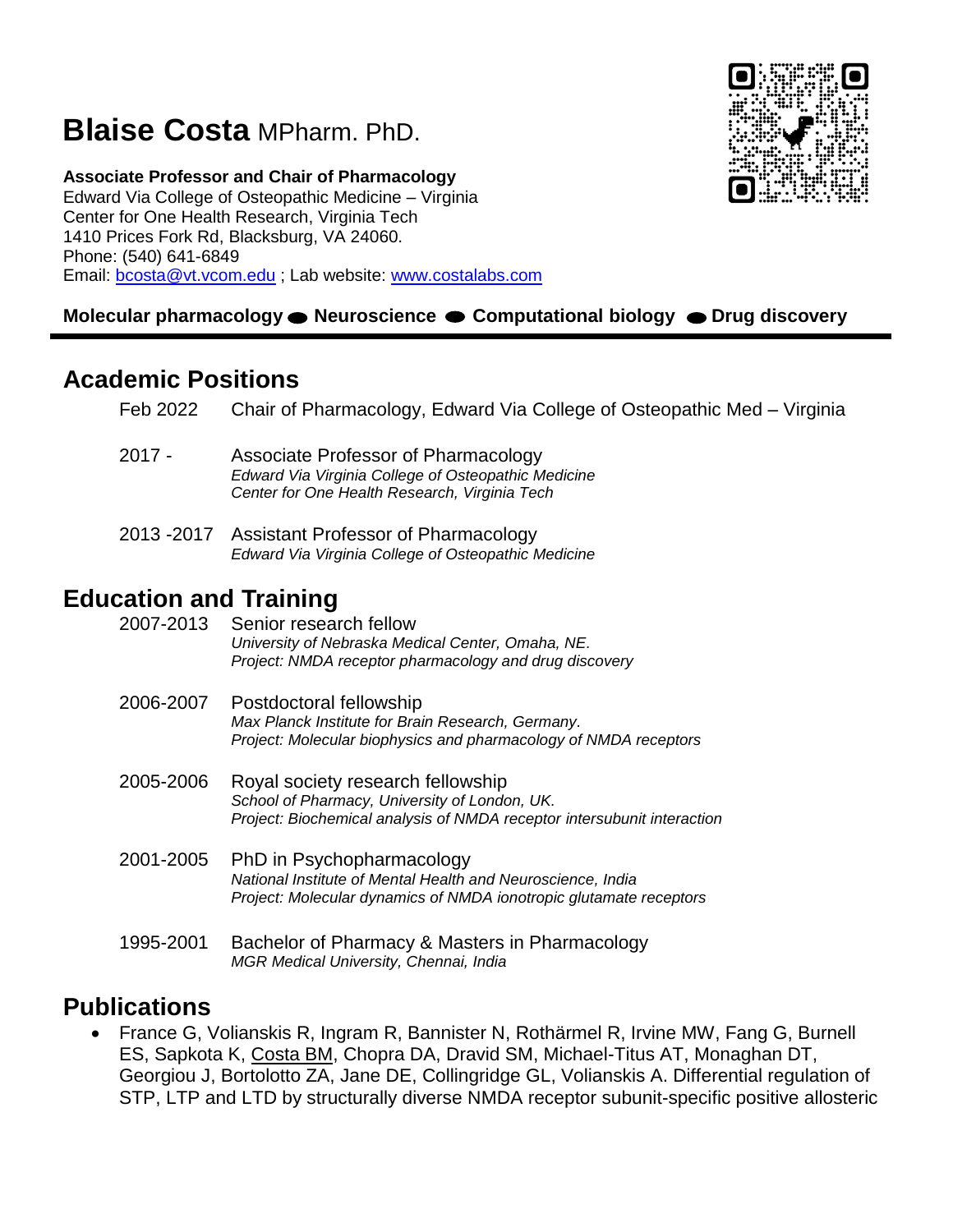modulators. *Neuropharmacology*. 2021 Oct 19;:108840. doi: 10.1016/j.neuropharm.2021.108840. [Epub ahead of print] PubMed PMID: 34678377.

- Costa BM, Kwapisz LC, Mehrkens B, Bledsoe DN, Vacca BN, Johnston TV, Razzaq R, Manickam D, Klein BG. A glutamate concentration-biased allosteric modulator potentiates NMDA-induced ion influx in neurons. *Pharmacol Res Perspect.* 2021 Oct;9(5):e00859. doi: 10.1002/prp2.859. PubMed PMID: 34476911; PubMed Central PMCID: PMC8413904.
- Costa BM. NMDA receptor modulation and severe acute respiratory syndrome treatment [version 1; peer review: awaiting peer review]. *F1000Research* 2021, 10(Chem Inf Sci):1060 [\(https://doi.org/10.12688/f1000research.73897.1](https://doi.org/10.12688/f1000research.73897.1) )
- Anandakrishnan R, Tobey H, Nguyen S, Sandoval O, Klein K, Costa, BM. Cranial manipulation affects cholinergic pathway gene expression in an animal model of age-related cognitive decline. *Jol of Osteo Med* (**in press)**.
- Tobey H, Lucas T, Paul S, Berr S, Mehrkens B, Brolinson PG, Klein B, Costa BM Mechanoceutics Alters Alzheimer's Disease Phenotypes in Transgenic Rats: A Pilot Study. *J Alzheimers Dis. 2020;74(2):421-427. doi: 10.3233/JAD-191071. PubMed PMID: 32039851.*
- Bledsoe D, Vacca B, Laube B, Klein BG, Costa B. Ligand binding domain interface: A tipping point for pharmacological agents binding with GluN1/2A subunit containing NMDA receptors. *Eur J Pharmacol*. 2019 Feb 5;844:216-224. PubMed PMID: 30553788.
- Tobey H, Lucas T, Bledsoe D, Mykins M, Campbell C, Berr S, Sasser T, Helm R, Brolinson PG, Klein B, Costa BM Effect of Cranial Osteopathic Manipulation on Aged Rat Model of Alzheimer's Disease. *J American Osteopathic Association* 2019 Oct 15. doi: 10.7556/jaoa.2019.121. PMID: 31613309.
- Irvine MW, Fang G, Sapkota K, Burnell ES, Volianskis A, Costa BM, Culley G, Collingridge GL, Monaghan DT, Jane DE. Investigation of the structural requirements for N-methyl-Daspartate receptor positive and negative allosteric modulators based on 2-naphthoic acid. *Eur J Med Chem*. 2019 Feb 15;164:471-498. PubMed PMID:30622023.
- Bledsoe D, Tamer C, Mesic I, Madry C, Klein BG, Laube B, Costa BM. Positive Modulatory Interactions of NMDA Receptor GluN1/2B Ligand Binding Domains Attenuate Antagonists Activity. *Front Pharmacol*. 2017 May 9;8:229. doi:10.3389/fphar.2017.00229. eCollection 2017. PubMed PMID: 28536523
- Kane LT, Costa BM. Identification of Novel Allosteric Modulator Binding Sites in NMDA Receptors: A Molecular Modeling Study. *J Mol Graph Model***,** 2015.61:p.204-213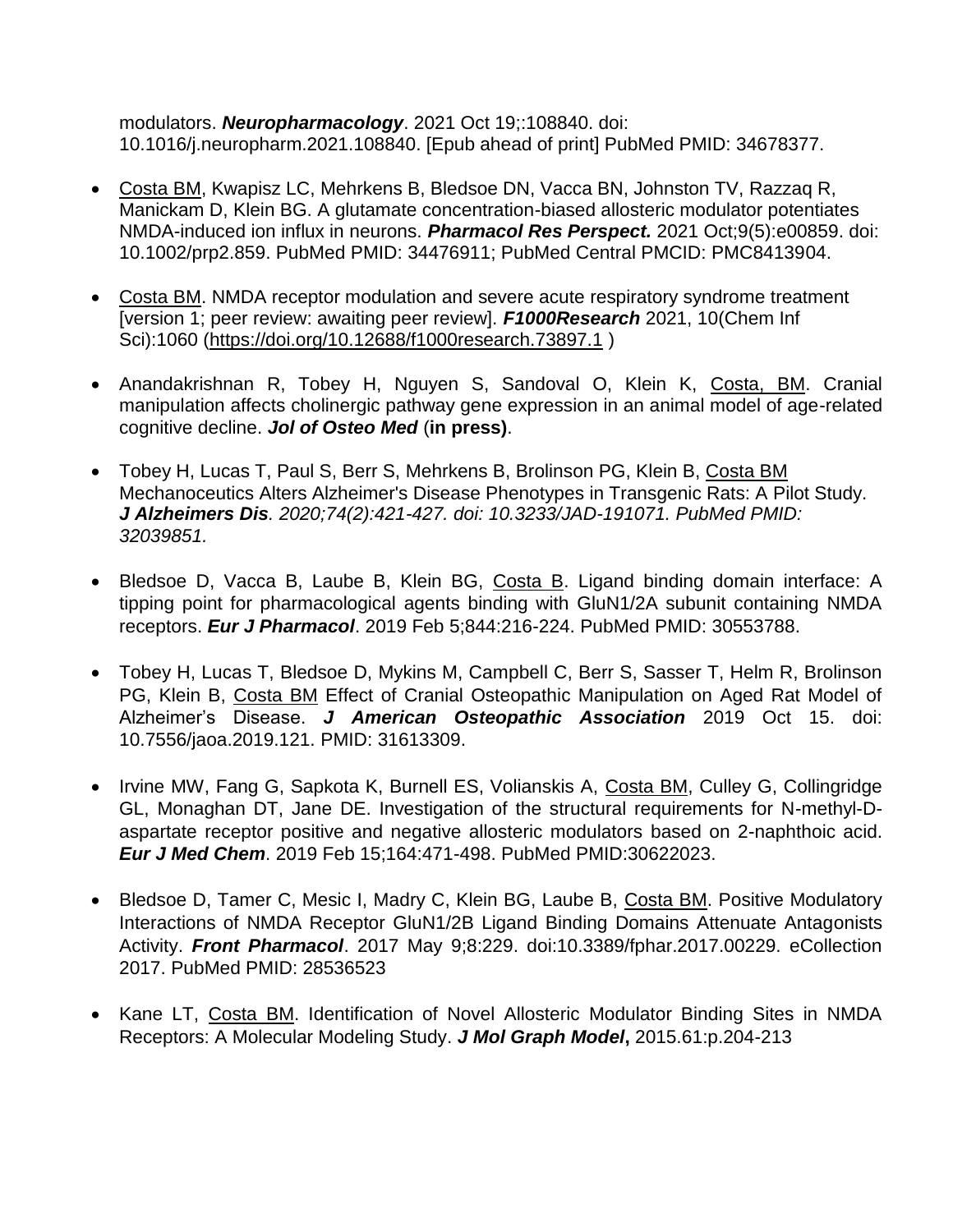- Irvine MW, Fang G, Eaves R, Mayo-Martin MB, Burnell ES, Costa BM et al. Synthesis of a Series of Novel 3,9-Disubstituted Phenanthrenes as Analogues of Known N-Methyl-daspartate Receptor Allosteric Modulators. *Synthesis***,** 2015 March 19; 47(11):1593.
- Gautam V, Trinidad JC, Rimerman RA, Costa BM, Burlingame AL, Monaghan DT. Nedd4 is a specific E3 ubiquitin ligase for the NMDA receptor subunit GluN2D. *Neuropharmacology.2013 Nov;74:96-107.*
- Collingridge GL, Volianskis A, Bannister N, France G, Hanna L, Mercier M, Tidball P, Fang G, Irvine MW, Costa BM, Monaghan DT, Bortolotto ZA, Molnár E, Lodge D, Jane DE. The NMDA receptor as a target for cognitive enhancement. *Neuropharmacology. 2013 Jan;64:13-26.*
- Costa BM, Yao H, Yang L, Buch S. Role of Endoplasmic Reticulum (ER) Stress in Cocaine-Induced Microglial Cell Death. *J Neuroimmune Pharmacol. 2013 Jun;8(3):705-14.*
- Irvine MW, Costa BM<sup>¥</sup>, Volianskis A, Fang G, Ceolin L, Collingridge GL, Monaghan DT, Jane DE. Coumarin-3-carboxylic acid derivatives as potentiators and inhibitors of recombinant and native N-methyl-D-aspartate receptors. *Neurochem Int. 2012 Sep;61(4):593-600.***¥ -** equally contributed as first author
- Costa BM, Irvine MW, Fang G, Eaves RJ, Mayo-Martin MB, Laube B, Jane DE, Monaghan DT. Structure-activity relationships for allosteric NMDA receptor inhibitors based on 2 naphthoic acid. *Neuropharmacology. 2012 Mar;62(4):1730-6.*
- Irvine MW, Costa BM<sup>¥</sup>, Dlaboga D, Culley GR, Hulse R, Scholefield CL, Atlason P, Fang G, Eaves R, Morley R, Mayo-Martin MB, Amici M, Bortolotto ZA, Donaldson L, Collingridge GL, Molnár E, Monaghan DT, Jane DE. Piperazine-2,3-dicarboxylic acid derivatives as dual antagonists of NMDA and GluK1-containing kainate receptors. *J Med Chem. 2012 Jan 12;55(1):327-41.*
- Buch S, Yao H, Guo M, Mori T, Costa B, Singh V, Seth P, Wang J, Su TP. Cocaine and HIV-1 interplay in CNS: cellular and molecular mechanisms. *Curr HIV Res. 2012 Jul;10(5):425-8*.
- Monaghan DT, Irvine MW, Costa BM, Fang G, Jane DE. Pharmacological modulation of NMDA receptor activity and the advent of negative and positive allosteric modulators. *Neurochem Int. 2012 Sep;61(4):581-92.*
- Costa BM, Irvine MW, Fang G, Eaves RJ, Mayo-Martin MB, Skifter DA, Jane DE, Monaghan DT. A novel family of negative and positive allosteric modulators of NMDA receptors. *J Pharmacol Exp Ther. 2010 Dec;335(3):614-21.*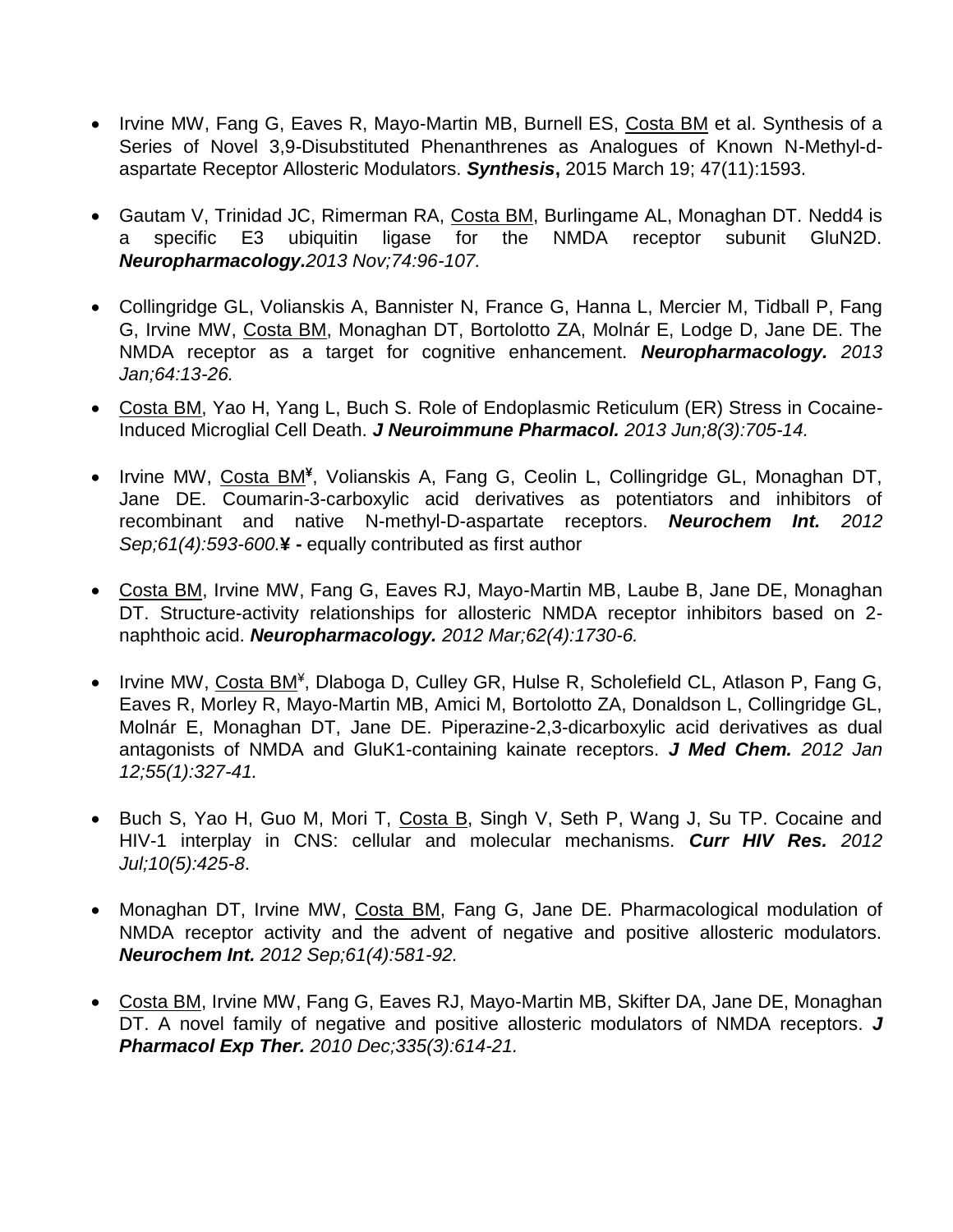- \* Costa BM, Feng B, Tsintsadze TS, Morley RM, Irvine MW, Tsintsadze V, Lozovaya NA, Jane DE, Monaghan DT. N-methyl-D-aspartate (NMDA) receptor NR2 subunit selectivity of a series of novel piperazine-2,3-dicarboxylate derivatives: preferential blockade of extrasynaptic NMDA receptors in the rat hippocampal CA3-CA1 synapse. *J Pharmacol Exp Ther. 2009 Nov;331(2):618-26.* **\*-** corresponding author
- Delev D, Pavlova A, Heinz S, Costa BM, Chandra T, Poetsch B, Seifried E, Oldenburg J. Modelling and expression studies of two novel mutations causing factor V deficiency. *Thromb Haemost. 2008 Nov;100(5):766-72.*
- Costa BM, Sowdhamini R, Pradhan N. Comparative analysis of different competitive antagonists interaction with NR2A and NR2B subunits of N-methyl-D-aspartate (NMDA) ionotropic glutamate receptor. *J Mol Model. 2005 Nov;11(6):489-502.*
- Costa BM, Bhattacharyya D, Sowdhamini R, Pradhan N. Structural consequences of D481N/K483Q mutation at glycine binding site of NMDA ionotropic glutamate receptors: a molecular dynamics study. *J Biomol Struct Dyn. 2005 Feb;22(4):399-410.*
- Costa BM, Sowdhamini R, Rao MR, Pradhan N. Evolutionary trace analysis of ionotropic glutamate receptor sequences and modeling the interactions of agonists with different NMDA receptor subunits. *J Mol Model. 2004 Dec;10(5-6):305-16.*

PubMed key:<https://www.ncbi.nlm.nih.gov/myncbi/18Il7wm0VP5/bibliography/public/>

### **Active Research Support** *(as of Dec 31st 2021)*

• Virginia Tech ICTAS & VCOM \$100,000 **Pharmacological characterization of NMDA receptor modulators using engineered microenvironments representing brain disorders**. The specific aim of this project is to study glutamate concentration dependent effect of novel NMDA receptor modulators in engineered brain microenvironments.

NIH- NCCIH & NIA \$480,000

**To identify the role of brain lymphatic systems in cranial osteopathic manipulative therapy on animal models of Alzheimer's disease.**

The major goal of this proposal is to understand the specific role of meningeal lymphatic system in cranial osteopathic manipulation.

#### *Recently Completed*

 1915733 (Costa) 09/1/2020 – 08/31/2021 American Osteopathic Association (AOA)  $$124,999$ **Clearance of Brain Metabolic Waste in a Natural Animal Model of Alzheimer's Disease by Cranial Osteopathic Manipulation.**

The major goal of this project is to study the effect of cranial osteopathic manipulation in rodent models of disease.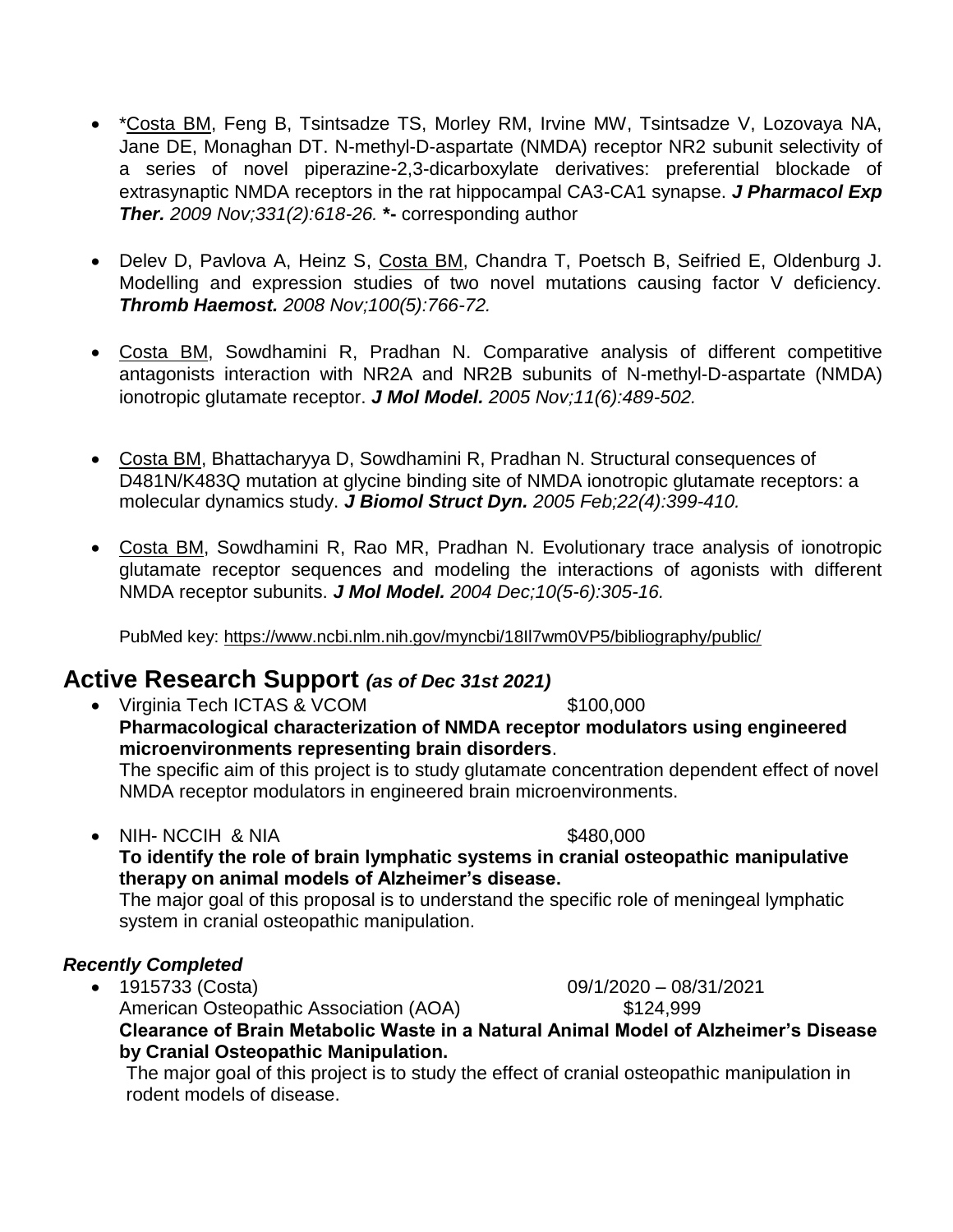16SDG27480023 (Costa) 7/1/2016 – 12/31/2020

American Heart Association –SDG  $$308,000$ 

**Development and pharmacological characterization of mechanistically distinct NMDA receptor allosteric modulators**.

The overall aim of this study is to design, synthesis, and screening of novel NMDA receptor modulators.

### **Experimental Drug Patents** *(US Patents and Trademark Office)*

- Biased NMDA Receptor Modulators and uses thereof. PCT/US2019/061308. Role: Inventor
- Novel positive and negative allosteric aromatic ring modulators for composition of matter and methods of use. International publication number: WO2012/019106. Role: Co-inventor

## **Awards & Fellowships**

2021 VCOM Researcher of the year award

2015, 18&19 Golden Apple Award for excellence in teaching, sigma sigma phi VCOM

2010 UNMC-Unemed stimulus to expedite NMDAR drug discovery & patents process

2010 Annual performance stipend for extraordinary contribution for the project

2009 UNMC-Unemed new invention notification award

2009 Eli Lilly NMDA receptor drug discovery collaboration fund

2007 Listed key personnel for NIH R01 grant

2007 UNMC Postdoctoral travel award

2007 Max Planck Society short term training fellowship, Germany

2005 The Royal Society International Exchange Researcher Award, UK

2001 PhD through nationwide entrance examination for a single position at NIMHANS

2001 Best outgoing student during Masters from JSS Department of Pharmacology

1995 Admitted for B.Pharmacy course through state-wide entrance examination

## **Selective Invited Lectures**

- 2021 St John's University, Queens, New York
- 2019 Speaker at American Association of Osteopathy Annual Convocation, FL
- 2015 Department of Biochemistry, Virginia Tech, VA
- 2013 Virginia College of Osteopathic Medicine, Blacksburg, VA
- 2012 University of Findlay, OH
- 2010 Massachusetts General Hospital, Harvard University, MA
- 2007 Max Planck Institute for Brain Research, Frankfurt, Germany
- 2007 Indian Institute of Technology, Chennai, India
- 2006 Dept of Pharmacology, University College London, UK
- 2005 International Institute of Information Technology, India
- 2005 Indian pharmacology quality improvement program, India
- 2004 Institute de Structural Biology, CEA/CNRS, Grenoble, France

# **Medical Pharmacology Lectures**

*(Didactic lectures to a class of ~180 Osteopathic Medical Students)* MED 7160: General and Musculoskeletal Pharmacology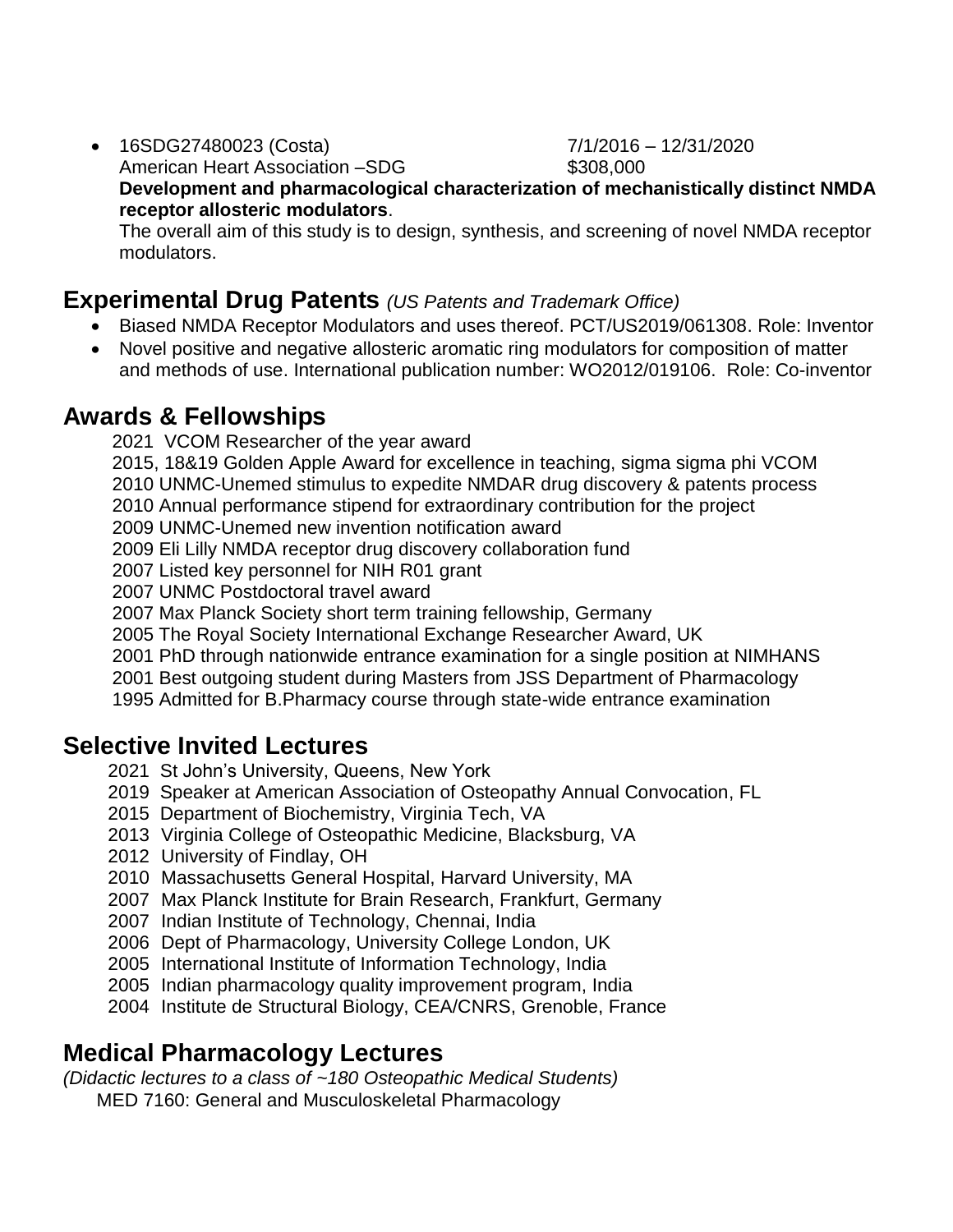- Pharmacokinetics I&II
- Drugs for Osteoporosis
- Pharmacology of Non-Steroidal Anti-inflammatory Drugs
- Pharmacologic Basis of Antibacterial Drugs I&II
- Drugs for Osteoarthritis and Gout
- Drugs for Rheumatoid Arthritis
- Anti-fungal and Non-HIV Antiviral agents

MED 7165: Pharmacology of Neurological System and Special Senses

- Local Anaesthetic Agents
- Pharmacology of General Anaesthetics

MED 7170: Cardiovascular and Respiratory Pharmacology

- Antihyperlipidemics I&II
- Antiplatelets, Anticoagulants and Thrombolytic drugs I&II
- Pharmacologic Management of Ischemic Heart Disease I&II
- Management of Supraventricular and Ventricular Arrhythmias-I&II
- Pharmacologic Management of Congestive Heart Failure I&II
- Treatment of Upper Respiratory Tract Infections
- Antibiotic Agents for Lower Respiratory Tract Infections

MED 7175: Gastrointestinal Pharmacology

- Medications for Gastroesophageal reflux disease & Peptic Ulcer Disease
- Anti-nausea/Anti-Emetic Drugs
- Drugs for Constipation/diarrhoea and Irritable Bowel Syndrome I & II
- Inflammatory Bowel Disease
- Antiparasitic Drugs
- Drugs used in Hepatic Diseases
- Medications for the Treatment of Urinary Tract Infections
- Pharmacology of Drugs Acting on Vasopressin Receptors

MED 7180: Reproductive and Endocrine Systems

- Growth Hormones & Drugs for Adrenal Disorders
- Drugs for Benign Prostatic Hyperplasia and Incontinence
- Androgens and Drugs for Impotence

Case-Based Learning (CBL):

- Block-2: Antimicrobials for Bone & Joint infections
- Antimicrobials for Bone & Joint infections
- Urinary Tract Infections
- Gastrointestinal Infections
- Inflammatory Disorders and Crystalline Arthropathy and Osteoarthritis

2012-2013 teaching to graduate students:

- Signal Transduction mechanisms
- Electrophysiology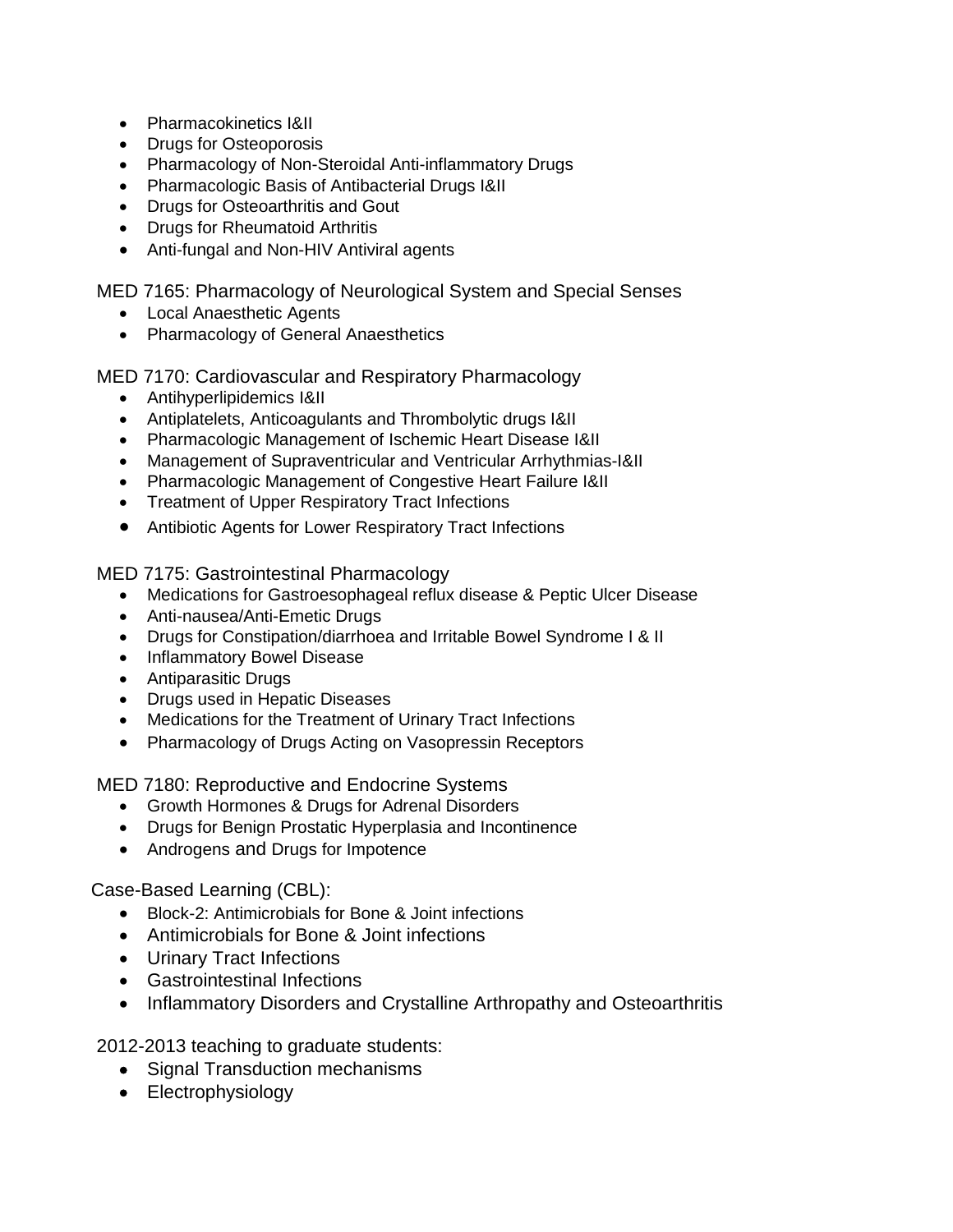2004 -2005 teaching to pharmacy students:

- Cardiovascular pharmacology
- Neuropharmacology
- Cancer chemotherapy
- Drugs acting on GI tract
- General pharmacology (pharmacokinetics and pharmacodynamics)

### **College Services**

- Application review and recommendations for admission in medical school
- Conducted interviews seven days each semester since 2013
- Serve as faculty advisor for first and second-year medical students
- Advise students on COMLEX and USMLE exam preparations

## **Professional Affiliations**

- 2020- Associate editor Journal of Alzheimer's Disease\*
- 2016 Member, The American Society for Pharmacology and Experimental Therapeutics (ASPET)\*
- 2013 Member, American Heart Association
- 2007 Member, Society for Neuroscience \*Require professional accomplishments

# **Journal Articles Periodically Reviewed**

Journal of Pharmacology and Experimental Therapeutics Neuropharmacology American Chemical Society Journal of Medicinal chemistry Journal of Clinical Medicine Journal of Biomedicine and Biotechnology Journal of Neurochemistry International PLOS One **Neurotoxicity Molecules** MDPI Cells Journal of Molecular Graphics and Modelling Journal of Biomolecular Structure and Dynamics International Journal of Developmental Neuroscience

# **Pharmacy School Internship**

1998 Industrial training in pharmaceutical production and management

1998 Pharmaceutical quality control and quality assurance protocols

1998 Industrial business management and marketing strategy training

1999 Forensic pharmacy, drug prescription handing, and compounding

# **Experimental Technics Used for Research**

**In** *vitro***:**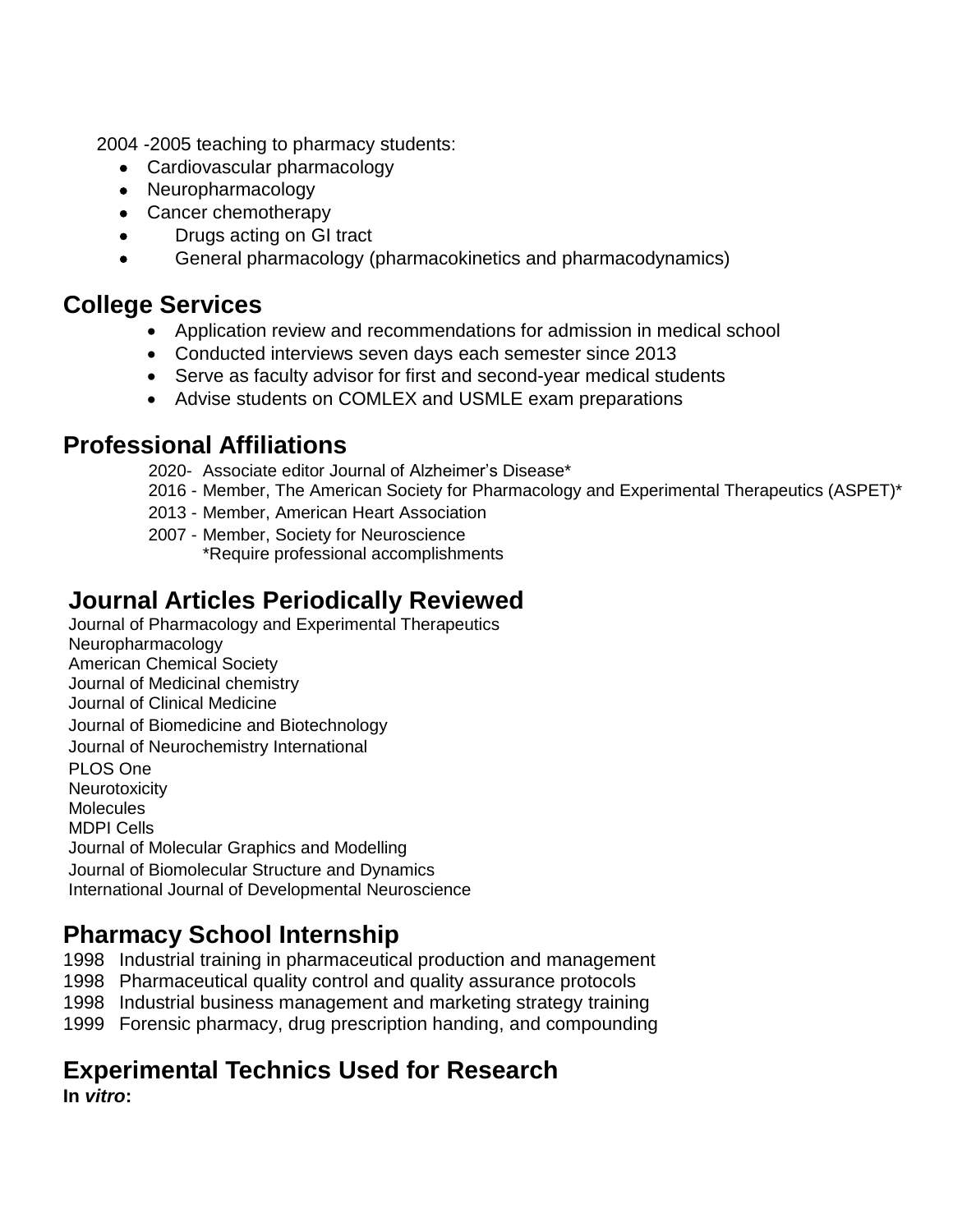- Neurons and astrocytes cell-based screening assays
- Patch-clamp electrophysiology using Port-A-Patch semi-automated electrophysiology
- TEVC electrophysiology with semi-automated 16 channel solution change equipment, cRNA synthesis, microinjections in frog oocyte.
- Neuronal culture, immunostaining and fluorescent microscopy
- Chimeric DNA, point mutations, hybrid primer designing OEpcr, subcloning, transformation, mini/maxi DNA synthesis, RT-pcr
- HEK273 cells, transfection, protein isolation, immunoblotting
- High throughput drug screening using fluorescent plate reader
- Pharmacological data analysis (Graph pad Prism)
- Radio ligand-binding assay for recombinant and native receptors

#### **In** *vivo:*

- Transgenic (TgF344-AD) and naturally aged rat model of Alzheimer's disease
- Cognitive function assays: Morris water maze & novel object recognition assay
- Live animal imaging using positron emission tomography (PET)
- Euthanasia protocols, organ isolation and enzymatic assays
- Cryosection and immunohistochemistry
- Drug administration -oral, intraperitoneal, intramuscular and subcutaneous  $LD_{50}$  and  $EC_{50}$  assay and histopathology
- Pharmacological screening of experimental drugs for various activities including antidiabetic, antiepileptic, antiurolithiasis and nephrotoxicity

#### **In** *silico:*

- Molecular dynamics simulations of protein-ligand complexes and analysis of trajectories
- Protein 3D structure modelling, drug designing, docking, virtual drug screening
- Currently working with VT Advances Research Computing Supercomputer Clusters
- SGI ONYX3200, SGI O2 workstations and Linux cluster machines
- Operating systems including unix, linux, and windows
- Trained graduate students in molecular modelling software (Schrodinger maestro suite, modeller, sybyl, insightII & gromacs)

#### *Omics:*

Transcriptome and proteome assay and analysis are done in collaboration with other labs.

# **Selected Posters Presented in International Conferences**

- Regularly attend Society for Neuroscience (SfN) annual conference and present poster almost every year since 2007. 2020 SfN went virtual. Some remarkable presentations are listed below.
- BN Vacca, TV Johnson, DN Bledsoe, AK Wagner, **BM Costa** An agonist concentration dependent allosteric modulator separates triheteromeric (GluN1/2A/2B) from diheteromeric (GluN1/2A) NMDA receptors SfN poster #118.07 / B13.
- Bledsoe D, Tamer C, Mesic I, Madry C, Klein4 BG, Laube B, **Costa BM** Positive Modulatory Interactions of NMDA Receptor GluN1/2B Ligand Binding Domains Attenuate Antagonists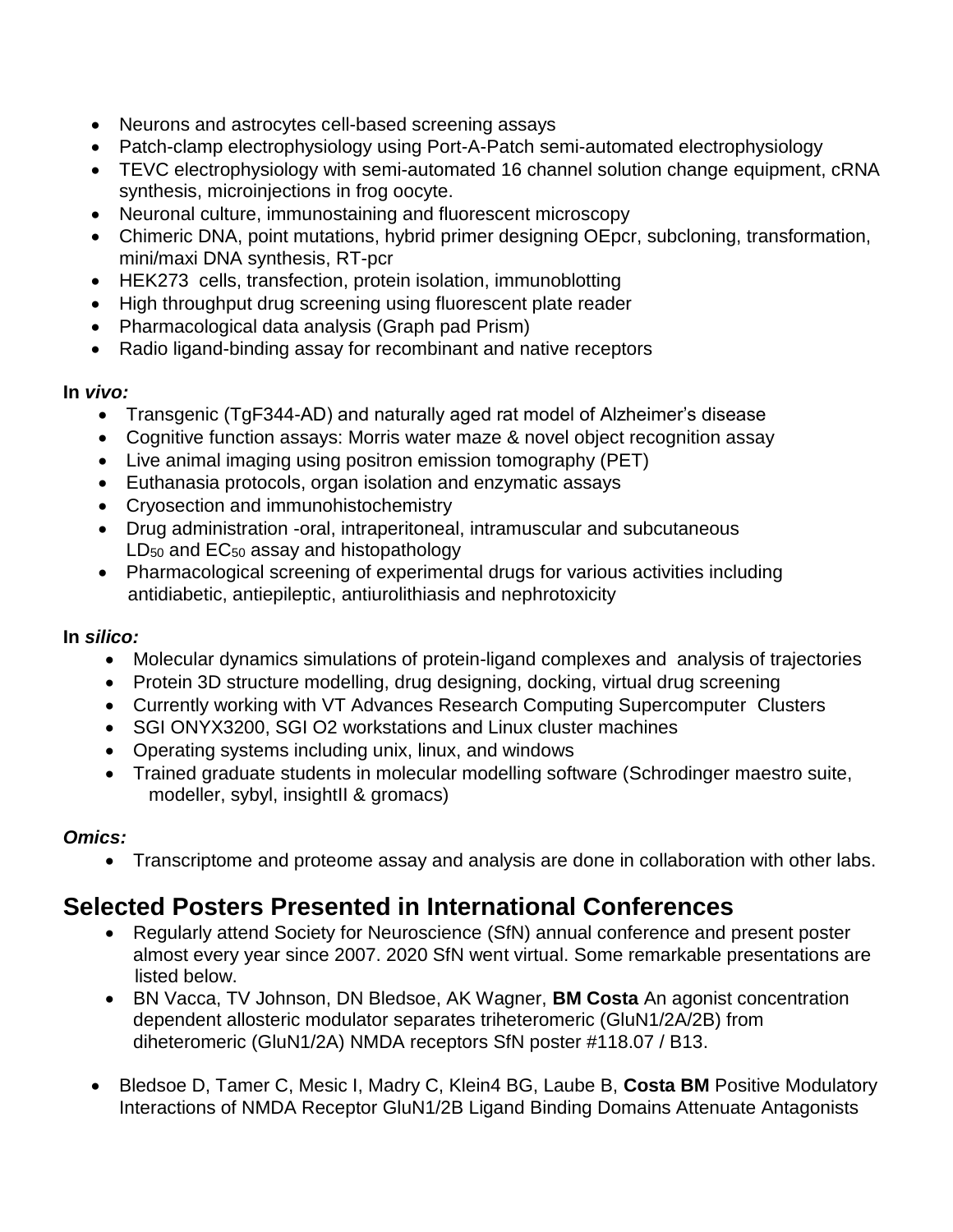Activity. Poster (#396.07) presented at 2016 Society for Neuroscience meeting in San Diego.

- **Costa BM**, Kane LT, Identification of Novel Allosteric Modulator Binding Sites in NMDA Receptors, poster presented at 2015 Society for Neuroscience meeting in Chicago.
- **Costa BM,** Yang L, Yao H & Buch S; Endoplasmic Reticulum (ER) Stress in Cocaine Induced Microglial Cell Death, Poster #96, 11th International Symposium on NeuroVirology, 2012 New York.
- **Costa BM**, M. W. IRVINE, G. FANG, M. MAYO-MARTIN, D. E. JANE, D. T. MONAGHAN; A novel family of negative and positive allosteric NMDA receptor modulators. Society for Neuroscience, San Diego, Poster: 2010-S-16779-SfN**.**
- Mark W. Irvine, **Costa BM**, Daniel Dlaboga, Palmi Atlason, Elek Molnar, Graham L. Collingridge, Daniel T. Monaghan, and David E. Jane. Development of a series of piperazine-2,3-dicarboxylic acid derivatives as dual antagonists of NMDA and kainate receptors. Society for Neuroscience, San Diego, Poster: 2010-S-16779-SfN.
- **Costa BM**, B. FENG, R. M. MORLEY, M. W. IRVINE, D. E. JANE, D. T. MONAGHAN; NMDA receptor subtype selectivity of a series of novel piperazine-2,3- dicarboxylate derivatives. Society for Neuroscience, Chicago, Poster No. 613.13/B98.
- V. GAUTAM, J. C. TRINIDAD, R. A. RIMERMAN, **Costa BM**, A. L. BURLINGAME, D. T. MONAGHAN Proteomic identification of Nedd4 as a specific E3 ubiquitin ligase for NMDA receptor subunit NR2D. Society for Neuroscience, Chicago, Poster No. 511.2/B63.
- C. TAMER, **Costa BM**, H. BETZ, \*B. LAUBE; Role of the extracellular N-terminal domains of NMDA receptor subunits for ligand-binding domain interface interactions. Society for Neuroscience, Chicago Poster No. 613.10/B95.
- **Costa BM**, Bihua Feng, Richard M. Morley, Mark W. Irvine, David E. Jane, and Daniel T. Monaghan NMDA receptor subtype selectivity of a series of novel piperazine-2,3 dicarboxylate derivatives. British Neuroscience Association (BNA), Liverpool, UK April 2009.
- **Costa BM**, Ivana Mesic, Christian Madry, Heinrich Betz, Bodo Laube. Distinct Role of Intersubunit Interaction Sites in NR1-NR2A and NR1-NR2B Subunits Containing NMDA Receptors. Society for Neuroscience, San Diego, 2007.
- **Costa BM**, Cousins S. L. & Stephenson F. A. An investigation into the role of sub-domains of the N-terminal LIVBP domain in the assembly of functional NMDA receptors. Federation of European Neuroscience (FENS), Vienna, Austria, July, 10, 2006.
- **Costa BM**, Sowdhamini R, Metpally RPR, Pradhan N Molecular Modelling of LBD of NMDA ionotropic glutamate receptors and docking. NCBS Symposium on Molecules, Machines and Network, Bangalore 6–9 Jan 2004.
- **Costa BM**, Metpally RPR, Sowdhamini R, Pradhan N. Prediction of transmembrane domain regions of NMDA Ionotropic glutamate receptor subunits. Symposium of the Protein Society: Protein Structure and Function, Indian Institute of Technology-Bombay, Mumbai, October 18- 20, 2002.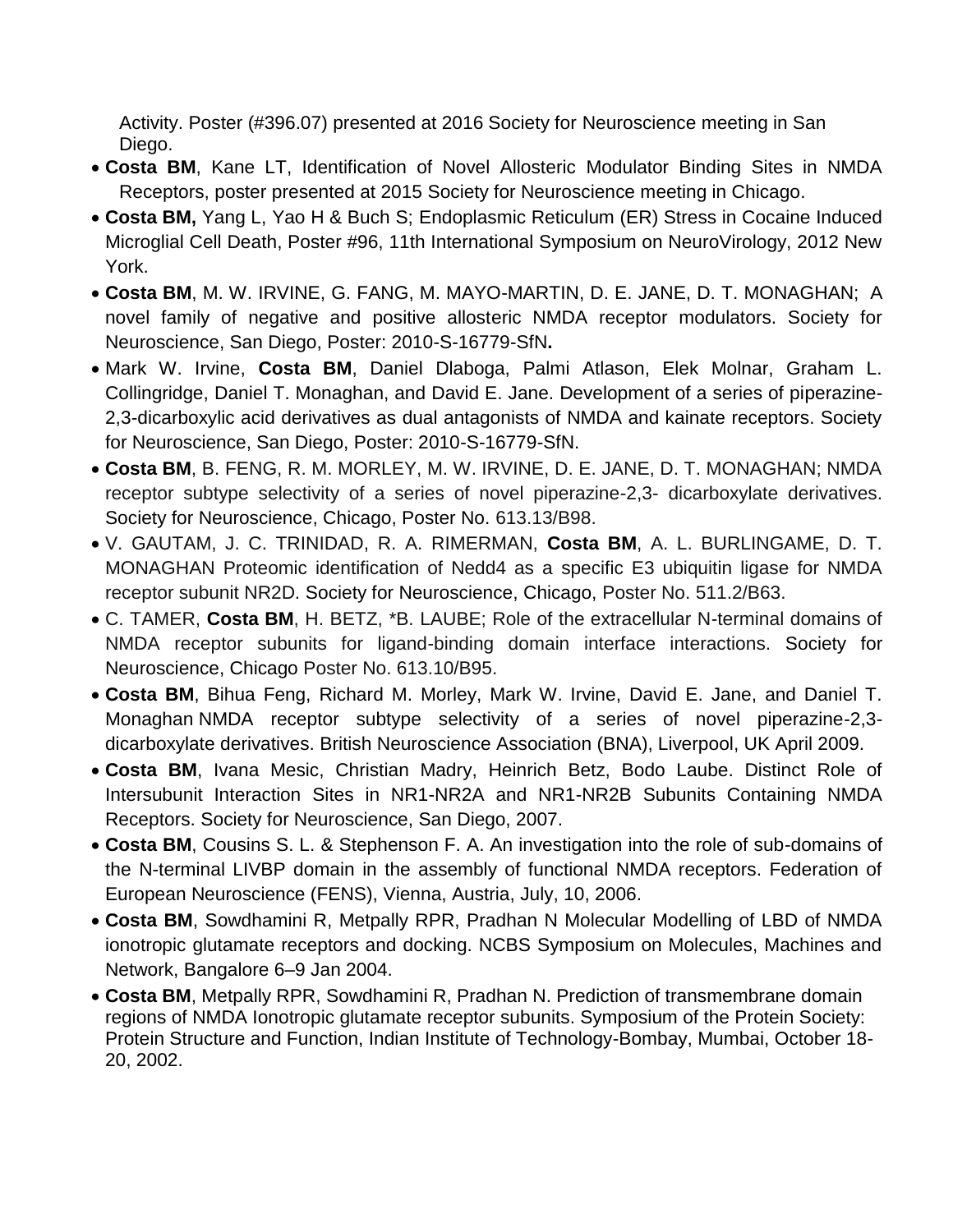# **Students Received Training in Costa Lab**

| <b>Name</b>                        | <b>Duration</b>       | <b>Training</b><br><b>Provided</b>                                                                                                                                                                                                     | <b>Publication/Contribution</b>                                                                              | <b>Current</b><br><b>Status</b>                    |
|------------------------------------|-----------------------|----------------------------------------------------------------------------------------------------------------------------------------------------------------------------------------------------------------------------------------|--------------------------------------------------------------------------------------------------------------|----------------------------------------------------|
| Lucas Kane                         | 07/2013<br>$-07/2015$ | Computational<br>structural biology,<br>electrophysiology                                                                                                                                                                              | <b>First author</b><br>Kane & Costa 2015                                                                     | <b>2019 VCOM</b><br>Graduate                       |
| Douglas<br><b>Bledsoe</b>          | 12/2015<br>$-07/2018$ | Electrophysiology,<br>basic molecular<br>biology,<br>transgenic rat<br>breeding,<br>genotyping,<br>spatial learning<br>and memory<br>assay, live animal<br>imaging, DNA,<br>RNA, protein<br>extraction and<br>various immune<br>assays | Two first author papers<br>Bledsoe et al., 2017<br>Bledsoe et al., 2018<br>Co-authored Tobey et al.,<br>2019 | <b>VCU</b><br>Medical<br>School                    |
| Caroline<br>Campbell               | 10/2016<br>06/2017    |                                                                                                                                                                                                                                        | Co-authored Tobey et al.,<br>2019                                                                            | <b>Grad student</b><br>at UVA                      |
| <b>Mike</b><br><b>Mykins</b>       | 06/2017<br>06/2018    |                                                                                                                                                                                                                                        | Co-authored Tobey et al.,<br>2019                                                                            | PhD student<br>at Uni.<br>Tennessee,<br>Knoxville  |
| Anushri<br>Wagner                  | 01/2018<br>12/2019    |                                                                                                                                                                                                                                        | Contributed for drug<br>discovery project.                                                                   | 3rd yr Med<br><b>Student</b><br><b>VCOM</b>        |
| <b>Bryanna</b><br>Vacca            | 06/2018<br>$-6/2019$  |                                                                                                                                                                                                                                        | Second author in<br>Bledsoe et al, 2018                                                                      | <b>PhD Student</b><br>at UNC<br><b>Chapel Hill</b> |
| Tullia<br>Johnston                 | 08/2018<br>$-6/2019$  |                                                                                                                                                                                                                                        | Contributed for drug<br>discovery project.                                                                   | Grad<br>Student at<br><b>VCOM</b>                  |
| <b>Brittney</b><br><b>Mehrkens</b> | 07/2019<br>$-1/2020$  |                                                                                                                                                                                                                                        | Co-authored Costa et al.,<br>2021 & Tobey et al., 2020                                                       | Research<br><b>Specialist</b>                      |
| Lina<br>Kwapisz                    | 07/2019<br>$-6/2020$  |                                                                                                                                                                                                                                        | Co-authored Costa et al.,<br>2021                                                                            | Graduate<br><b>Student</b><br>Costa lab            |
| Rehan<br>Razzaq                    | 07/2019<br>- present  | NMDA receptor<br>desensitization<br>rate constant<br>analysis                                                                                                                                                                          | Co-authored Costa et al.,<br>2021                                                                            | 3rd yr Med<br><b>Student</b><br><b>VCOM</b>        |
| <b>Nish Patel</b>                  | 07/2019<br>12/2020    | NMDA receptor<br>deactivation rate                                                                                                                                                                                                     | Electrophysiology data<br>analysis                                                                           | 3rd yr Med<br><b>Student</b><br><b>VCOM</b>        |
| <b>Hetu Patel</b>                  | 07/2019<br>12/2020    | constant analysis                                                                                                                                                                                                                      | Electrophysiology data<br>analysis                                                                           | 3rd yr Med<br><b>Student</b><br><b>VCOM</b>        |
| Alyssa<br>Ingram                   | $5/2021 -$<br>present | Neuron culture,<br>drug screening,<br>Immunoassays                                                                                                                                                                                     | <b>Contributed for NMDA</b><br>receptor drug discovery<br>project.                                           | Graduate<br>Research<br>Assistant                  |